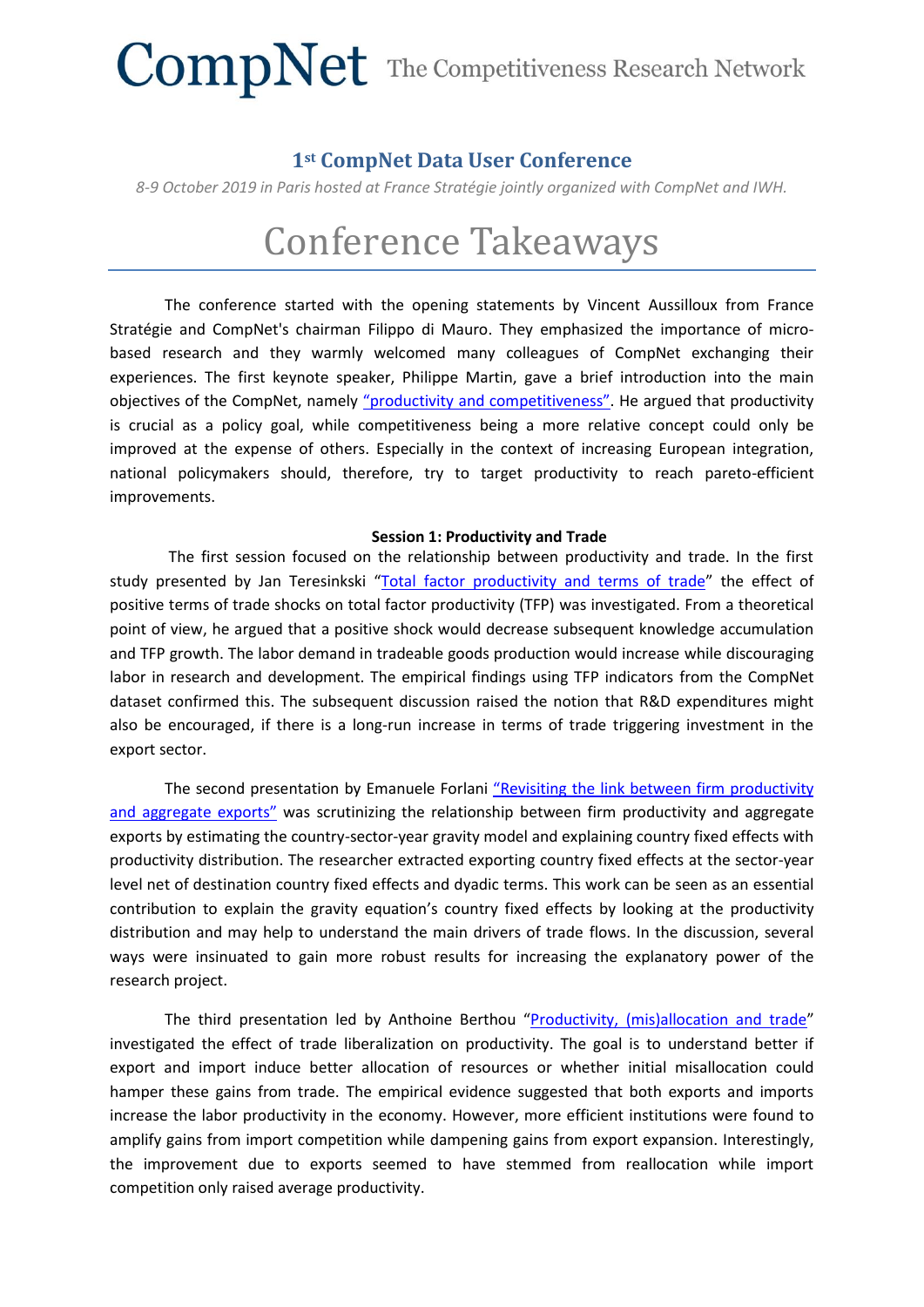#### **Session 2: Labour and Productivity**

The second session of the conference was dedicated to the topic of labor and productivity. In the first presentation, Ladislav Wintr "[Employment protection and firm-level job reallocation:](https://www.comp-net.org/fileadmin/_compnet/user_upload/Documents/Data_User_Conference/presentations/Ladislav_Wintr_-_Marzinotto_Wintr_CompNet_v2.pptx)  [Adjusting for coverage](https://www.comp-net.org/fileadmin/_compnet/user_upload/Documents/Data_User_Conference/presentations/Ladislav_Wintr_-_Marzinotto_Wintr_CompNet_v2.pptx) ", investigated the effect of employment protection legislation (EPL) on allocation of workers with special focus on different coverages of EPL in different sectors and countries. The empirical evidence shows that, after adjusting for different levels of coverage of EPL, it has a significant negative effect on firm growth and induces firms to stay in their size-class. A crucial suggestion for the enhancement of this research project is to look into the "holes" in the firm-size distribution. Some firms might want to grow, but are worried of losing their exemption status and facing the downsides of stricter employment regulations. The results indeed match with the theory, but there might still be room to enhance the research project by utilizing further CompNet indicators available in the CompNet dataset.

In the second presentation, Daniele Aglio "[Micro-based dataset for collective bargaining](https://www.comp-net.org/fileadmin/_compnet/user_upload/Documents/Data_User_Conference/presentations/Daniele_Aglio_-_Presentation.pdf)  [and productivity analysis"](https://www.comp-net.org/fileadmin/_compnet/user_upload/Documents/Data_User_Conference/presentations/Daniele_Aglio_-_Presentation.pdf) provided an insight into his research on collective bargaining and productivity based on merging the CompNet dataset with the Wage dynamic Survey run by the ECB in three different vintages. By compiling and studying this dataset he found signs of decentralization through firm-level negotiation in the CEE countries and multi-level bargaining in the non-CEE countries. Further research needs to be done to evaluate the mechanisms behind these findings. In the subsequent discussion it was also pointed out that in a two-tier system firm level bargaining does not topple the country or union wide bargaining; instead it augments the multi-level bargaining, which should be addressed. Apart from that it was suggested to use the full distribution of variables like TFP, not just the mean in regressions utilizing the full explanatory power of CompNet data.

The presentation by Luke Rehill ["Globalisation, productivity and the labour share"](https://www.comp-net.org/fileadmin/_compnet/user_upload/Documents/Data_User_Conference/presentations/Luke_Rehill_-_20191004_CompNet_data_user_conference.pptx) concluded the second session while focusing on globalization and the declining labour share. In the discussion it was emphasized that there indeed exists a downward trend in the labour share in the world's four biggest economies. The reasons for such a trend are still unclear and the author was testing whether it might have been caused by the technological change, globalization or market power. The discussant suggested highlighting the importance of studying the labour share movement due to the theory of production inconsistency (this trend is inconsistent with the Cobb-Douglas production function which implies a constant labour share).

#### **Session 3: Trade and Firm-Heterogeneity**

The third session dealt with firm heterogeneity and firm-level evidence as well as issues affected by these in the context of trade. Moreover, the presenters explicitly discussed aspects of public policies and the effect of a single currency and its implications on trade. The first presentation by Paloma Lopez-Garcia "[Markups and Productivity under Heterogeneous Financial Frictions](https://www.comp-net.org/fileadmin/_compnet/user_upload/Documents/Data_User_Conference/presentations/First_compnet_user_conference_-_Paloma_LopezGarcia.ppt)**"** dealt with the characteristics of firm heterogeneity and trade in EU countries and was also providing patterns and impacts of exporting. Through the empirical analysis utilizing CompNet data, the presenter could support following theoretical trade aspects. Most firms which are engaged in trade are very productive and very large and secondly, in most cases, exporters are also importers and vice versa. Moreover, the crucial point is that international trade is increasing aggregate productivity growth. Finally, the results support the importance of scale and cross-border production aggregate growth, which may be helpful for the design of trade policies.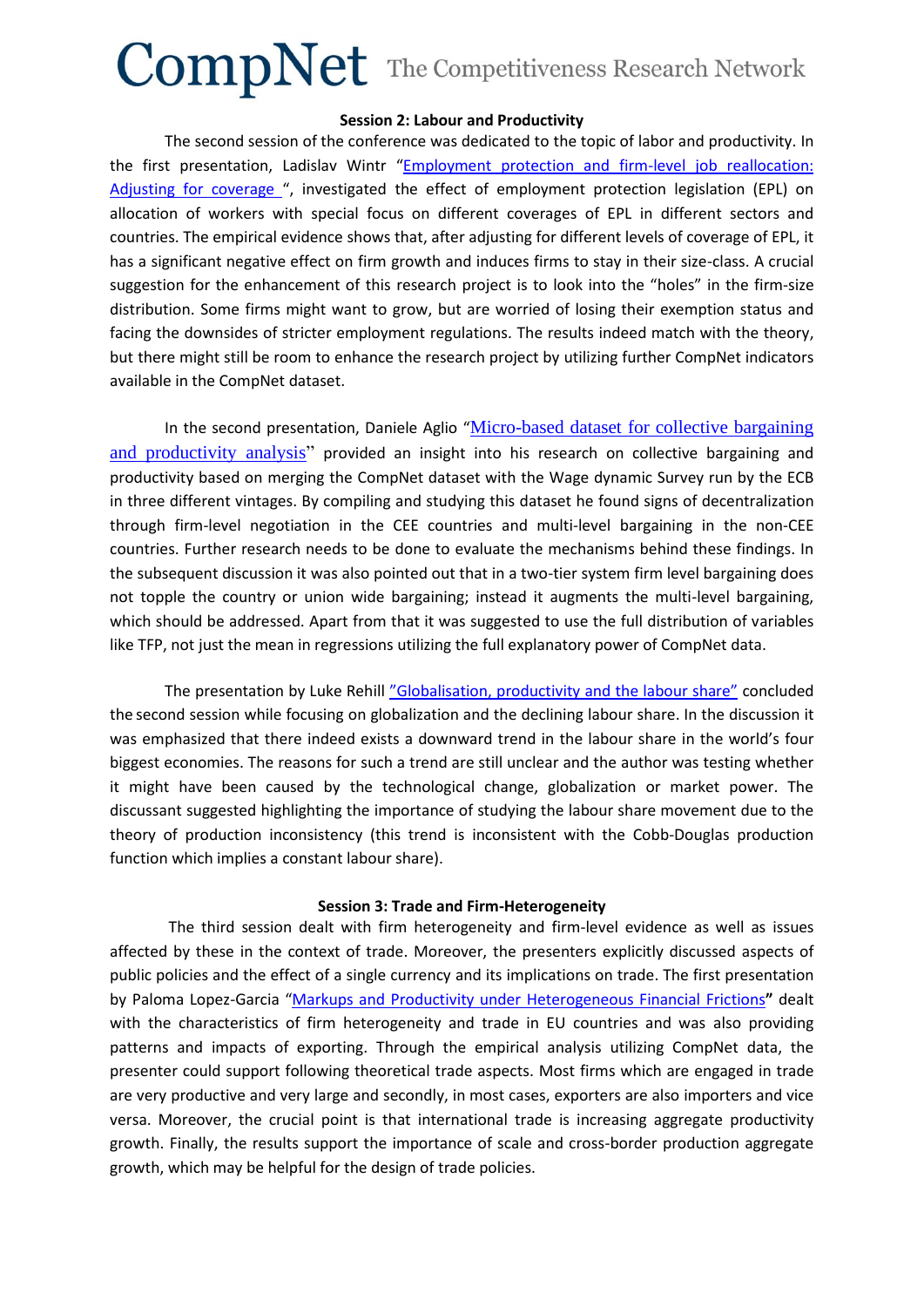The second paper was presented by Raphael Lee with the title: "[How effective are public](https://www.comp-net.org/fileadmin/_compnet/user_upload/Documents/Data_User_Conference/presentations/raphael_lee___CompNet__Heterogeneity_and_policy_effectiveness__2_.pdf)  [policies in a context of rising heterogeneity?](https://www.comp-net.org/fileadmin/_compnet/user_upload/Documents/Data_User_Conference/presentations/raphael_lee___CompNet__Heterogeneity_and_policy_effectiveness__2_.pdf)" This project emphasized the vital relation of exogenous shocks, either from monetary or fiscal policy, on dependent variables at firm level like the output or investment. A refinement of the empirical analysis is needed because in CompNet different countries have different production functions, which cannot be compared directly. This needs to be addressed and means that TFP estimates cannot be pooled together and it also entails that heterogeneity can only be addressed within each country. Furthermore, it was suggested to additionally look at other instruments of monetary policy instead of only interest rates.

The recent paper by Tibor Lalinský "The effect of the single currency on exports: comparative [firm-level evidence](https://www.comp-net.org/fileadmin/_compnet/user_upload/Documents/Data_User_Conference/presentations/Tibor_Lalinsky_-_Lalinsky_Euro_effect_CompNet_Conf_8Oct2019.pdf)**"** tested the heterogeneity of the euro effect on the two relatively new EU members Slovakia and Estonia. There exists a reduction of trade prices due to lower transaction costs or increased competition; possibly trade of some new goods. As the countries of interest are relatively small given the EU average, they have little influence on the equilibrium prices in the euro area. The results are that the introduction of the euro in Slovakia has raised the exports due to the transaction cost channel and while no effect was observed for Estonia. Lastly, more productive firms benefit more from the introduction of euro currency.

#### **Session 4: Allocation of Capital and Financial Markets**

The fourth session started with a keynote speech of Gilbert Cette, Banque de France, focusing on the allocation of capital and financial markets. Throughout this session it was highlighted how crucial data at the firm level is. Important characteristics of the firm, such as capital allocation or the ability to access credit, display a high degree of heterogeneity along the whole distribution. Cette highlighted the existence of an inverted-U relationship between financial constraints and productivity – especially in those sectors more exposed to credit needs - due to two mechanisms going in opposite directions: a positive one working through the productivity growth and a negative one working through the exit rates of incumbent firms. However, it was pointed out that political economy played a crucial role in shaping the size of the cleansing effect as firms with low financial constraints tend to survive more after the crises. This brings the need of a period differentiation in the analysis.

With the next presentation by Behzod Alimov, "Private debt, public debt, and capital [misallocation](https://www.comp-net.org/fileadmin/_compnet/user_upload/Documents/Data_User_Conference/presentations/Behzod_Alimov_-_Debt_and_capital_misallocation_Alimov.pdf)", the focus shifted on how private – both corporate and household – and public debt influence capital misallocation. Through a detailed analysis, the author attempts to show how the rise in private debt tends to exacerbate capital misallocation especially in sectors with high financial dependence. Surprisingly, public debt did not play any role in shaping the allocation of capital, whereas corporate debt has a three times more significant effect on the cap misallocation than the household debt. This implies that private debt accumulation amplifies the negative impact of financial frictions and market imperfections on productivity. However, the channels through which private debt influences capital allocation are still not entirely clear, especially regarding the difference in magnitude between household and corporate debt. A more punctual analysis should be carried out in order to check whether private debt has an impact on financial stability.

The previous presentation by Alimov raises a legitimate question, i.e. whether the current credit allocation is efficient and how to measure this efficiency? Fadi Hassan investigated this in his presentation on "[Financial markets and the allocation of capital: The role of productivity](https://www.comp-net.org/fileadmin/_compnet/user_upload/Documents/Data_User_Conference/presentations/Fadi_Hassan.pdf)". The novelty presented in this study concerns the use of the productivity level to measure efficiency in the